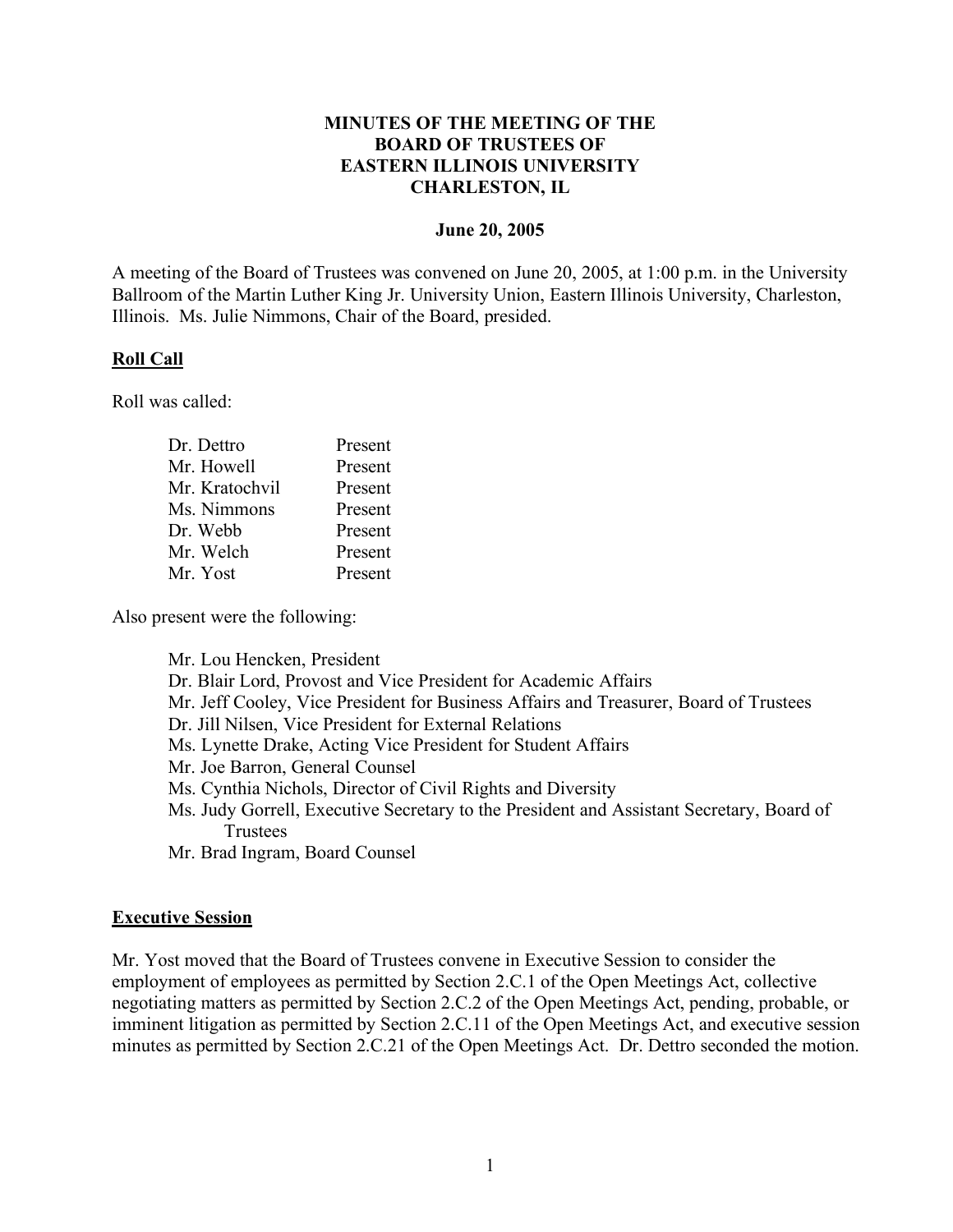Roll was called and the vote was as follows:

| Dr. Dettro     | Yes        |
|----------------|------------|
| Mr. Howell     | <b>Yes</b> |
| Mr. Kratochvil | <b>Yes</b> |
| Dr. Webb       | Yes        |
| Mr. Welch      | <b>Yes</b> |
| Mr. Yost       | <b>Yes</b> |
| Ms. Nimmons    | Yes        |

Motion carried.

Dr. Dettro moved that the Board reconvene in Open Session; Mr. Howell seconded the motion.

Roll was called and the vote was as follows:

| Dr. Dettro     | Yes        |
|----------------|------------|
| Mr. Howell     | Yes        |
| Mr. Kratochvil | Yes        |
| Dr. Webb       | Yes        |
| Mr. Welch      | <b>Yes</b> |
| Mr. Yost       | <b>Yes</b> |
| Ms. Nimmons    | Yes        |
|                |            |

Motion carried.

### **Action Items**

1. Mr. Welch moved to approve the minutes for Board meeting on April 25, 2005. Mr. Kratochvil seconded the motion.

Roll was called and the vote was as follows:

| Yes |
|-----|
| Yes |
| Yes |
| Yes |
| Yes |
| Yes |
| Yes |
|     |

Motion carried.

2. Dr. Webb moved to approve the minutes for the Board Conference Call on May 6, 2005. Mr. Kratochvil seconded the motion.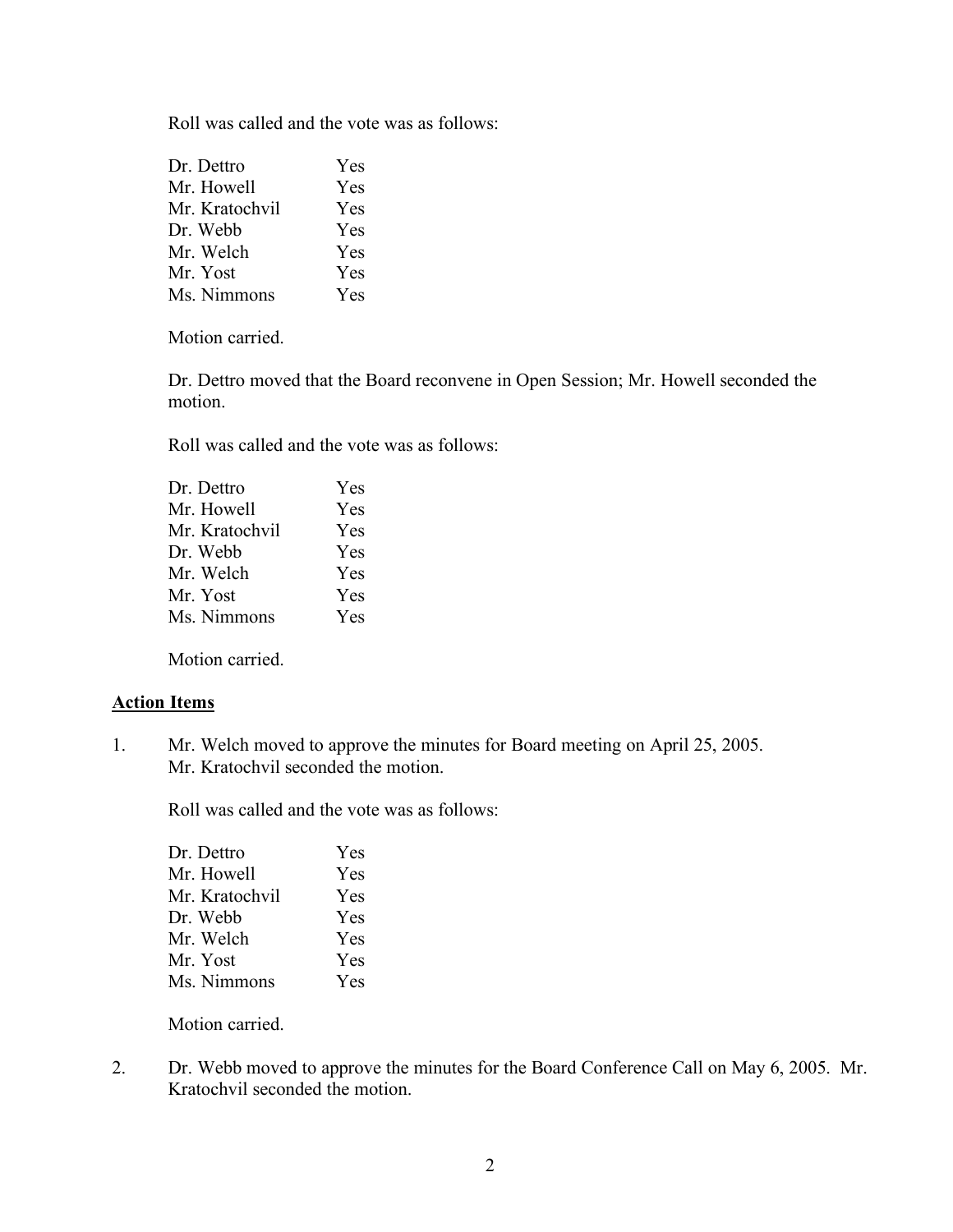Roll was called and the vote was as follows:

| Dr. Dettro     | <b>Yes</b> |
|----------------|------------|
| Mr. Howell     | <b>Yes</b> |
| Mr. Kratochvil | <b>Yes</b> |
| Dr. Webb       | <b>Yes</b> |
| Mr. Welch      | <b>Yes</b> |
| Mr. Yost       | <b>Yes</b> |
| Ms. Nimmons    | Yes        |

Motion carried.

3. Mr. Yost moved to release the Executive Session Minutes from the meetings on January 25, 2001, March 18, 2003, April 26, 2004, June 21, 2004, April 1, 2002, May 15, 2002, September 27, 2002, December 20, 2002, January 17, 2003, May 14, 2003,and September 15, 2003. Dr. Dettro seconded the motion.

Roll was called and the vote was as follows:

| Dr. Dettro     | Yes        |
|----------------|------------|
| Mr. Howell     | Yes        |
| Mr. Kratochvil | Yes        |
| Dr. Webb       | Yes        |
| Mr. Welch      | <b>Yes</b> |
| Mr. Yost       | Yes        |
| Ms. Nimmons    | Yes        |

Motion carried.

4. Mr. Yost moved to not release the Executive Session Minutes from the meetings on August 6, 2003, September 30, 2003, December 19, 2003, February 6, 2004, March 31, 2004, September 10, 2004, November 18, 2004, January 15, 2005, March 11, 2005, April 29, 2002, October 21, 2002, and January 27, 2003. Dr. Dettro seconded the motion.

Roll was called and the vote was as follows:

| Dr. Dettro     | <b>Yes</b> |
|----------------|------------|
| Mr. Howell     | Yes        |
| Mr. Kratochvil | Yes        |
| Dr. Webb       | <b>Yes</b> |
| Mr. Welch      | Yes        |
| Mr. Yost       | <b>Yes</b> |
| Ms. Nimmons    | Yes        |
|                |            |

Motion carried.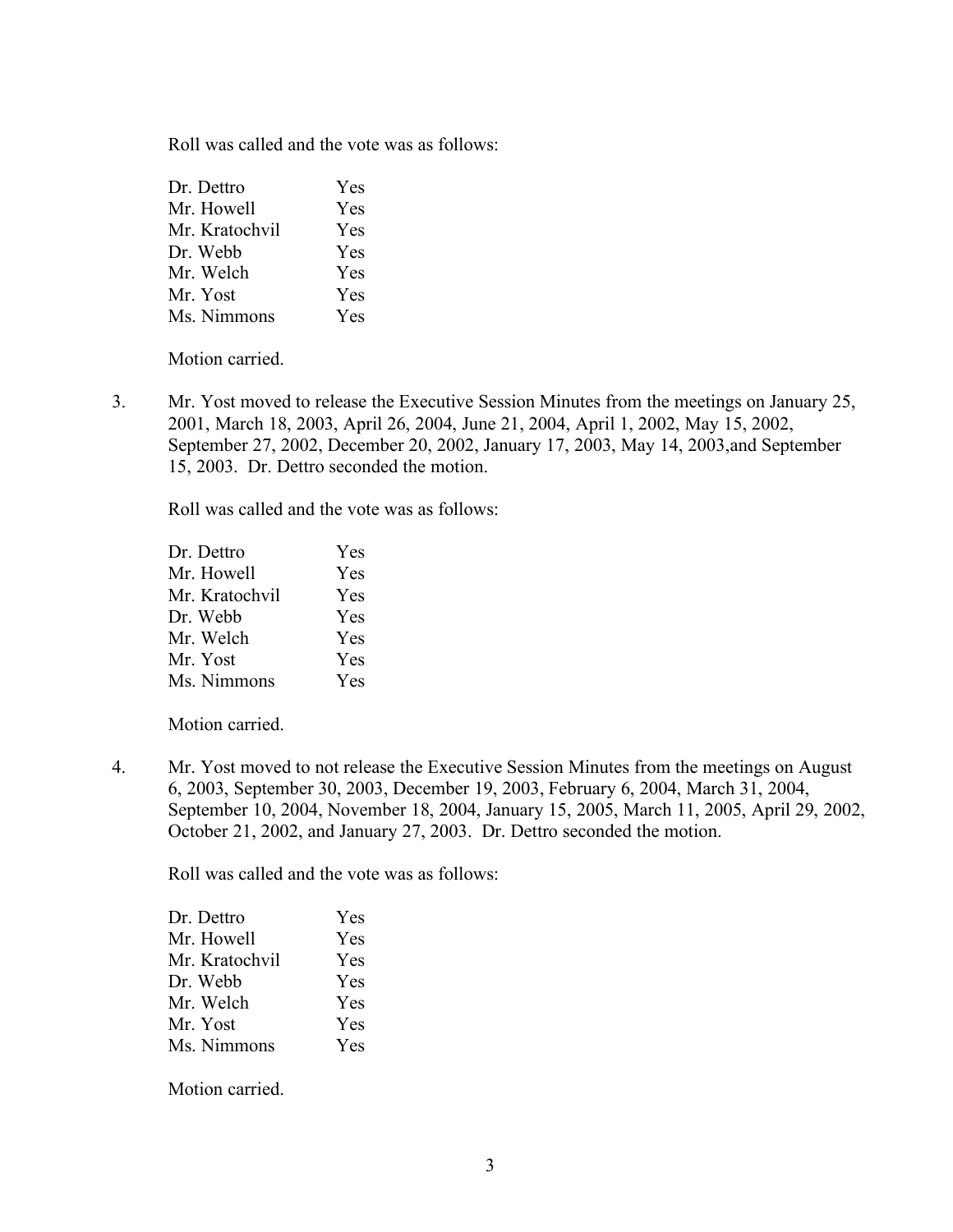5. Mr. Kratochvil moved to approve the Tuition recommendations, and Student Fees for FY 2006. Dr. Dettro seconded the motion.

Roll was called and the vote was as follows:

| Dr. Dettro     | Yes |
|----------------|-----|
| Mr. Howell     | Yes |
| Mr. Kratochvil | Yes |
| Dr. Webb       | Yes |
| Mr. Welch      | Yes |
| Mr. Yost       | Yes |
| Ms. Nimmons    | Yes |
|                |     |

Motion carried.

# **TUITION**

Undergraduate – Full/Part Time Per Semester Hour

|                                                                                               | <b>Illinois Resident</b> |                                  |                           |  |
|-----------------------------------------------------------------------------------------------|--------------------------|----------------------------------|---------------------------|--|
| (Per Semester Hour)                                                                           | <b>Present</b>           | <b>Fall 2005</b>                 | Increase                  |  |
| <b>Continuing, Non-guaranteed Students</b><br>04/05 Guaranteed Students<br>05/06 New Students | \$127.65<br>\$137.75     | \$137.25<br>\$137.75<br>\$154.30 | \$9.60<br>\$0<br>\$16.55  |  |
|                                                                                               | <b>Non-Resident</b>      |                                  |                           |  |
| (Per Semester Hour)                                                                           | <b>Present</b>           | <b>Fall 2005</b>                 | <b>Increase</b>           |  |
| <b>Continuing, Non-guaranteed Students</b><br>04/05 Guaranteed Students<br>05/06 New Students | \$382.95<br>\$413.25     | \$411.75<br>\$413.25<br>\$462.90 | \$28.80<br>\$0<br>\$49.65 |  |
| Graduate – Full/Part Time Per Semester Hour                                                   |                          |                                  |                           |  |
|                                                                                               | <b>Illinois Resident</b> |                                  |                           |  |
|                                                                                               | <b>Present</b>           | <b>Fall 2005</b>                 | Increase                  |  |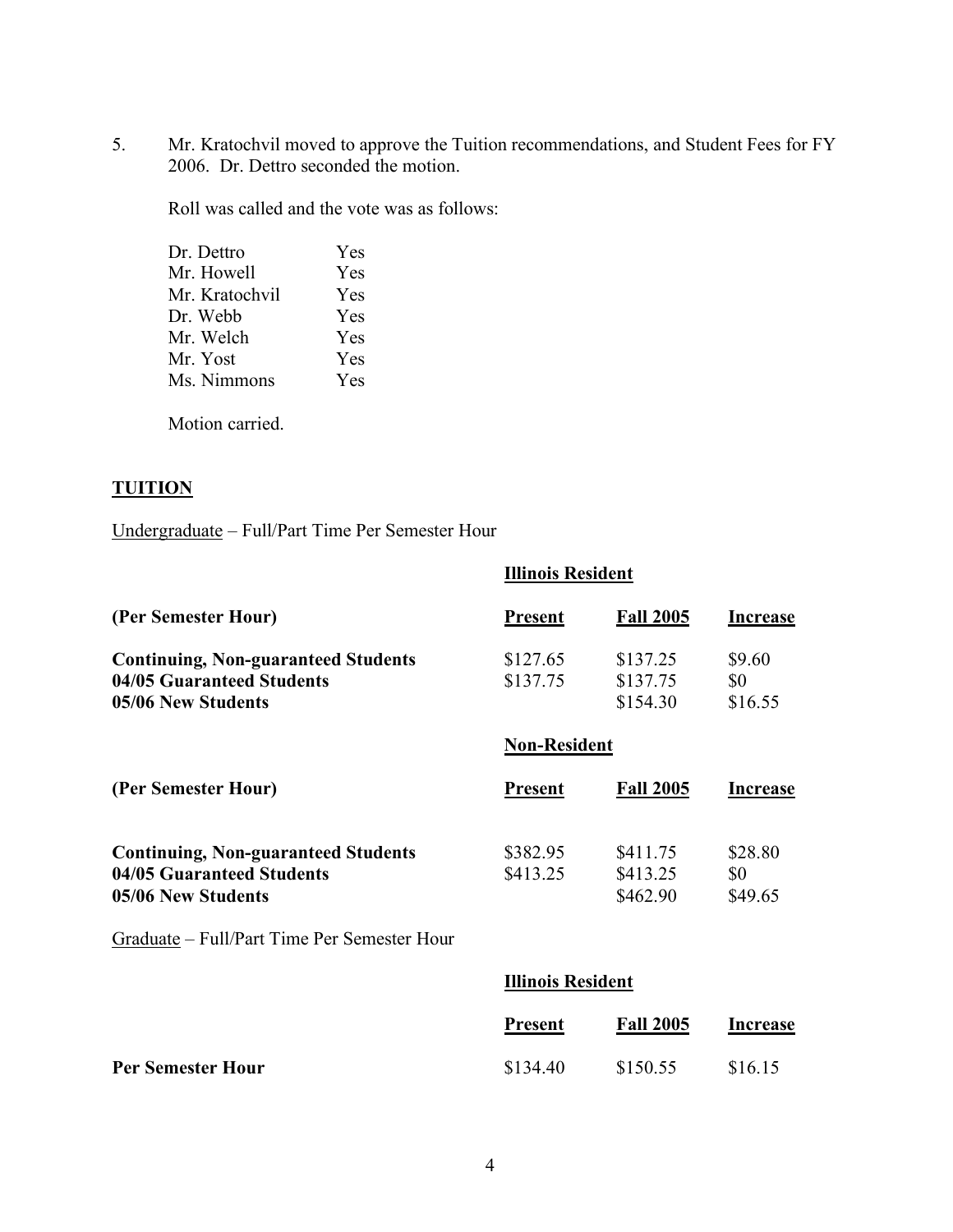### **Non-Resident**

|                                            |             | <b>Present</b> | <b>Fall 2005</b>                                                              | <b>Increase</b> |
|--------------------------------------------|-------------|----------------|-------------------------------------------------------------------------------|-----------------|
| <b>Per Semester Hour</b>                   |             | \$403.20       | \$451.65                                                                      | \$48.45         |
| <b>STUDENT FEES</b>                        |             |                |                                                                               |                 |
|                                            |             | <b>Present</b> | Approved                                                                      | <b>Increase</b> |
| <b>Health Service &amp; Pharmacy Fee</b>   |             | \$71.60        | \$75.90                                                                       | \$4.30          |
| <b>Bond Revenue Fee (University Union)</b> |             | \$73.60        | \$75.45                                                                       | \$1.85          |
| <b>Health &amp; Accident Insurance Fee</b> |             | \$71.30        | \$73.45                                                                       | \$2.15          |
| <b>Student Legal Service Fee</b>           | <b>FY06</b> | \$4.32         | \$4.52                                                                        | \$.20           |
|                                            | <b>FY07</b> | \$4.52         | \$4.72                                                                        | \$.20           |
|                                            | <b>FY08</b> | \$4.72         | \$4.97                                                                        | \$.25           |
|                                            | <b>FY09</b> | \$4.97         | \$5.22                                                                        | \$.25           |
| <b>Computer Technology Fee</b>             | <b>FY06</b> | \$41.60        | \$47.85                                                                       | \$6.25          |
|                                            | <b>FY07</b> | \$47.85        | \$55.05                                                                       | \$7.20          |
| <b>Campus Improvement Fee</b>              |             | \$68.00        | $$68.00 + $5.67$ charged for<br>Each hour beyond 12 for<br>FY 06 new students |                 |

**\*In 1982, the Board of Governors approved the indexing of the Grant-in-Aid fee to the increase in approved room and board rates. For FY06 a rate of 7.77% will be applied to the Grant-in-Aid fee after the previously approved \$3.00 fee increase has been applied for a total of \$96.10**

**Additional Student Fee Increase for FY06 Approved by the Board of Trustees April 26, 2004**

| <b>Athletics Fee</b> | <b>FY06</b> \$72.05 | \$77.95 | \$5.90 |
|----------------------|---------------------|---------|--------|
|                      | <b>FY07</b> \$77.95 | \$81.05 | \$3.10 |
|                      | <b>FY08</b> \$81.05 | \$84.30 | \$3.25 |
|                      | <b>FY09</b> \$84.30 | \$87.65 | \$3.35 |

# **Summary of Proposed FY06 Student Fees**

| <b>PROGRAMS &amp; SERVICE FEES</b> | <b>UNDERGRADUATES</b> |                                | <b>GRADUATES</b>     |                                |
|------------------------------------|-----------------------|--------------------------------|----------------------|--------------------------------|
| Per Semester                       | Full-time             | Part-time<br>(per credit hour) | Full-time            | Part-time<br>(per credit hour) |
| <b>Activity Fee</b> <sup>1</sup>   | \$94.63               | \$7.89                         | \$94.63              | \$7.89                         |
| <b>Legal Services Fee</b>          | \$4.52                | $\boldsymbol{\mathsf{S}}$ 0.00 | $\frac{\$}{10}$ 4.52 | $S$ 0.00                       |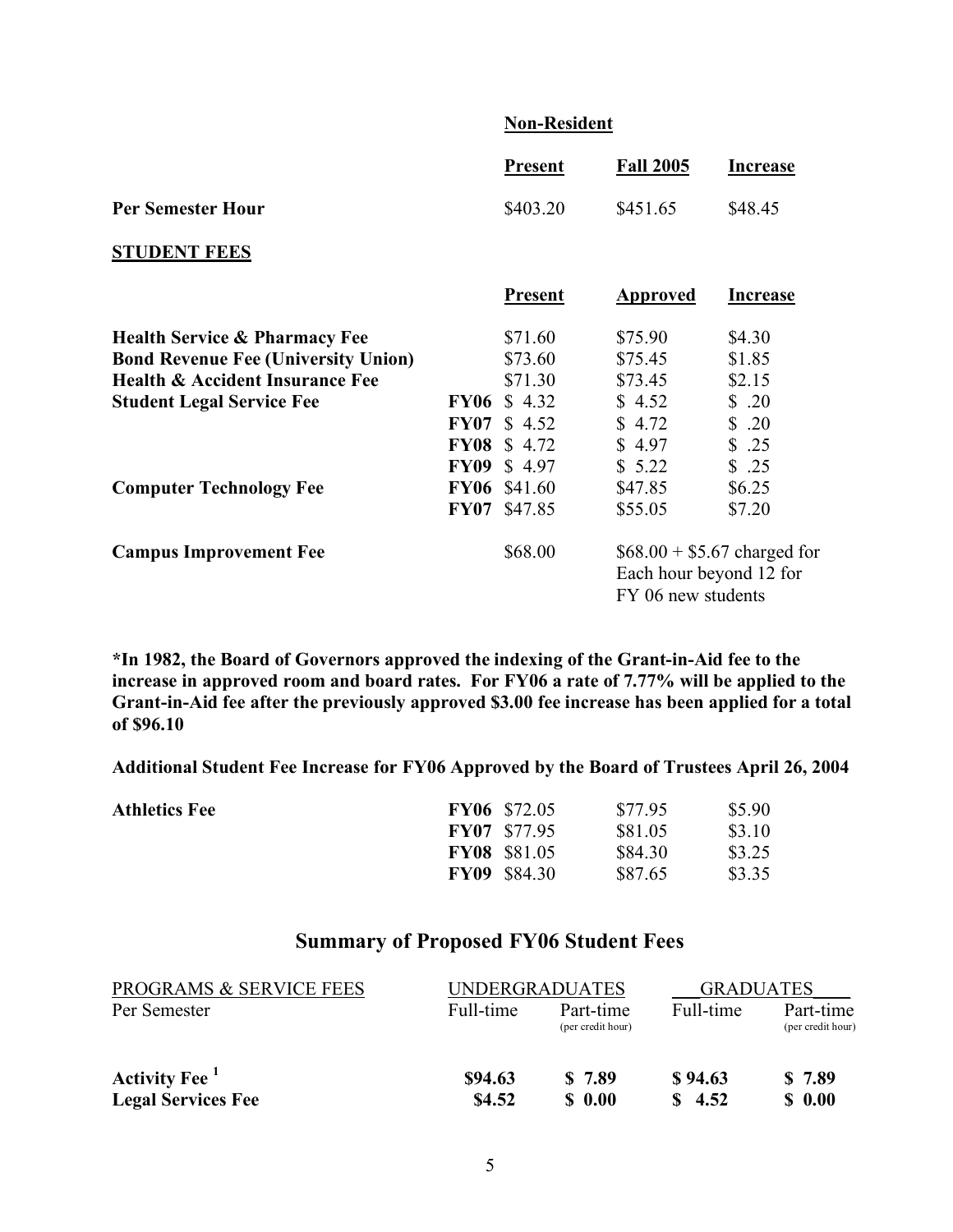| <b>Athletic Fee</b>                                                                                 | \$77.95                                                                                | \$6.50  | \$77.95             | \$6.50             |
|-----------------------------------------------------------------------------------------------------|----------------------------------------------------------------------------------------|---------|---------------------|--------------------|
| <b>Computer Network Fee</b>                                                                         | \$48.00                                                                                | \$4.00  | \$48.00             | \$4.00             |
| <b>Grant-in-Aid Fee</b>                                                                             | \$96.10                                                                                | \$8.00  | \$96.10             | \$8.00             |
| <b>Health Service &amp; Pharmacy Fee</b>                                                            | \$75.90                                                                                | \$6.33  | \$75.90             | \$6.33             |
| <b>Bond Revenue Fee</b> <sup>2</sup>                                                                | \$265.10                                                                               | \$22.09 | \$265.10            | \$22.09            |
| <b>Graduate Student Fee</b>                                                                         |                                                                                        |         | \$2.00              | \$0.20             |
| <b>TOTAL PROGRAMS</b><br><b>AND SERVICES<sup>3</sup></b><br>\$662.20 \$54.81<br>\$664.20<br>\$55.01 | <b>Health and Accident Insurance</b><br>\$73.45\$0.00<br>Total<br>\$737.65 \$55.01     |         | \$73.45<br>\$735.65 | \$ 0.00<br>\$54.81 |
|                                                                                                     | A Textbook Rental Fee of \$7.95 per semester hour is charged to all<br>students.       |         |                     |                    |
|                                                                                                     | A new student is defined as the first time a student is at EIU for a<br>full semester. |         |                     |                    |

<sup>1</sup> The Computer Technology Fee is included in the Activity Fee.

- <sup>2</sup> The University Union Operation Fee is included in the Bond Revenue Fee.
- $2$ As a part of the Bond Revenue Fee, a Campus Improvement Fee of \$5.67 per semester hour is additionally charged for each hour beyond 12 for FY06 new students.
- <sup>3</sup> In place of Program and Service fees, Continuing Education courses are charged a \$30.00 Continuing Education fee per semester hour.
- 6. Mr. Cooley presented an overview of the University FY06 All Funds Budget. Dr. Webb moved to approve the Fiscal Year 06 All Funds Budget of \$159,319,000, an increase of \$617,000, which is a 0.4% increase over FY05. Mr. Yost seconded the motion.

Roll was called and the vote was as follows:

| Yes        |
|------------|
| Yes        |
| Yes        |
| Yes        |
| <b>Yes</b> |
| Yes        |
| Yes        |
|            |

Motion carried.

7. Mr. Cooley presented a proposal for the FY07 Operating and Capital Budget Requests to the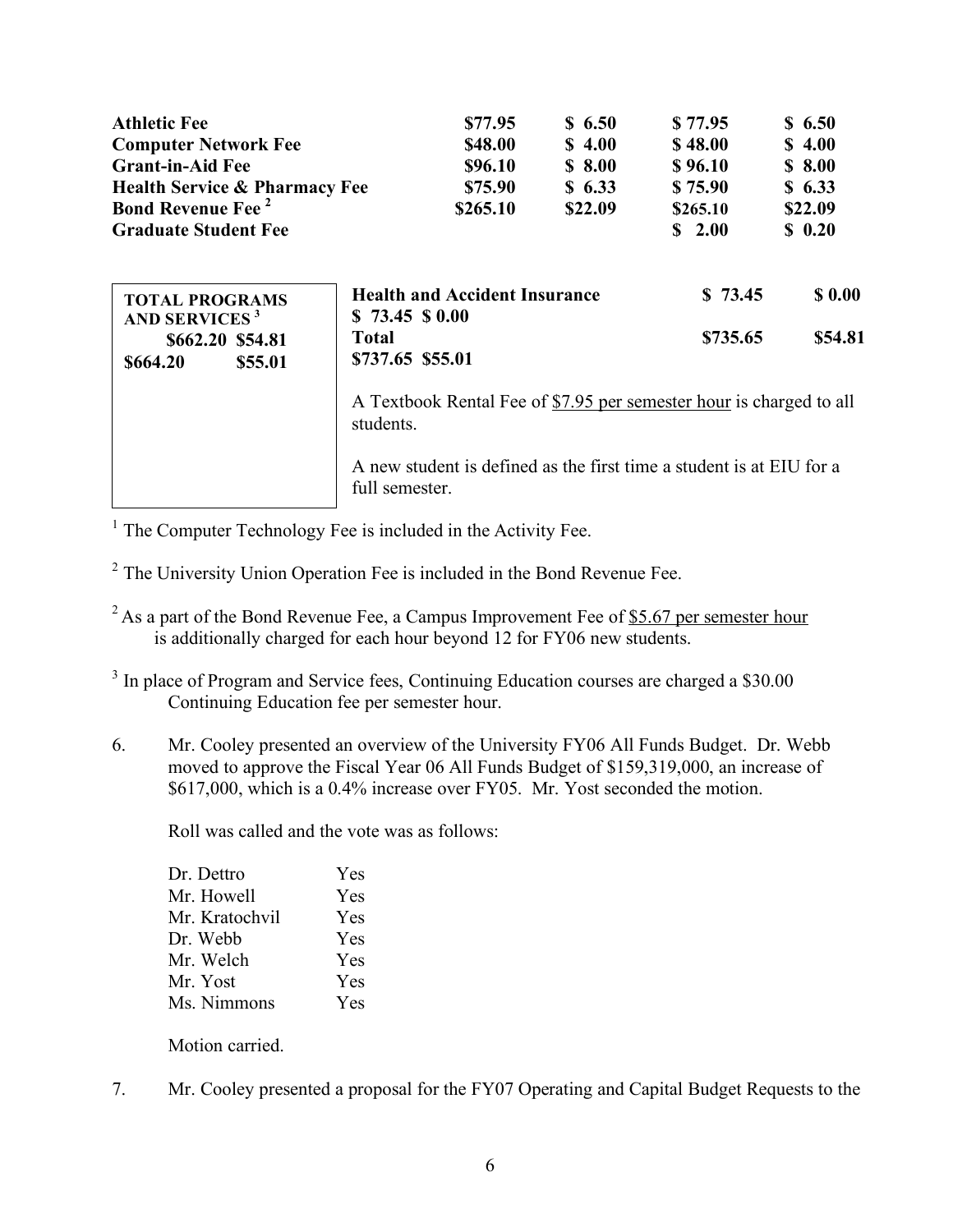Illinois Board of Higher Education. The Operating Budget Request totals \$7,047,000, which is a 7.9% increase over FY06. This includes employee compensation, operating expenses, and program priority requests. The Capital Funds Budget Requests totals \$54,386,000. This includes \$51,157,000 for regular capital projects and \$3,339,000 for capital renewal projects. Mr. Kratochvil moved to approve the FY07 Appropriated and Income Funds Budget Request and the FY07 Capital Budget Request. Dr. Webb seconded the motion.

Roll was called and the vote was as follows:

| Dr. Dettro     | <b>Yes</b> |
|----------------|------------|
| Mr. Howell     | Yes        |
| Mr. Kratochvil | Yes        |
| Dr. Webb       | <b>Yes</b> |
| Mr. Welch      | Yes        |
| Mr. Yost       | Yes        |
| Ms. Nimmons    | Yes        |
|                |            |

Motion carried.

8. Mr. Yost moved to approve the Non-indentured Capital Reserves increases in Service Departments, Student/Staff Programs/Services, Auxiliary Enterprises – Other, and Income Fund Equipment to retain working capital allowances and adequate funds for repair/replacement of equipment and/or relevant facilities and in accordance with Section V.G.5 of the Board of Trustees *Regulations* and Sections IV.A and IV.C of the University Guidelines 1982. Mr. Howell seconded the motion.

Roll was called and the vote was as follows:

| Dr. Dettro     | Yes |
|----------------|-----|
| Mr. Howell     | Yes |
| Mr. Kratochvil | Yes |
| Dr. Webb       | Yes |
| Mr. Welch      | Yes |
| Mr. Yost       | Yes |
| Ms. Nimmons    | Yes |

Motion carried.

9. Mr. Yost moved to approve a nine year maintenance agreement with SunGard SCT, Inc, for Banner Operational Data Store software and Luminis Data Interchange Software for e-learning. The cost of this agreement would be \$365,744 payable in nine annual installments:

| <b>FY 2006</b> | \$36,000.00 |
|----------------|-------------|
| FY 2007        | \$37,080.00 |
| FY 2008        | \$38,193.00 |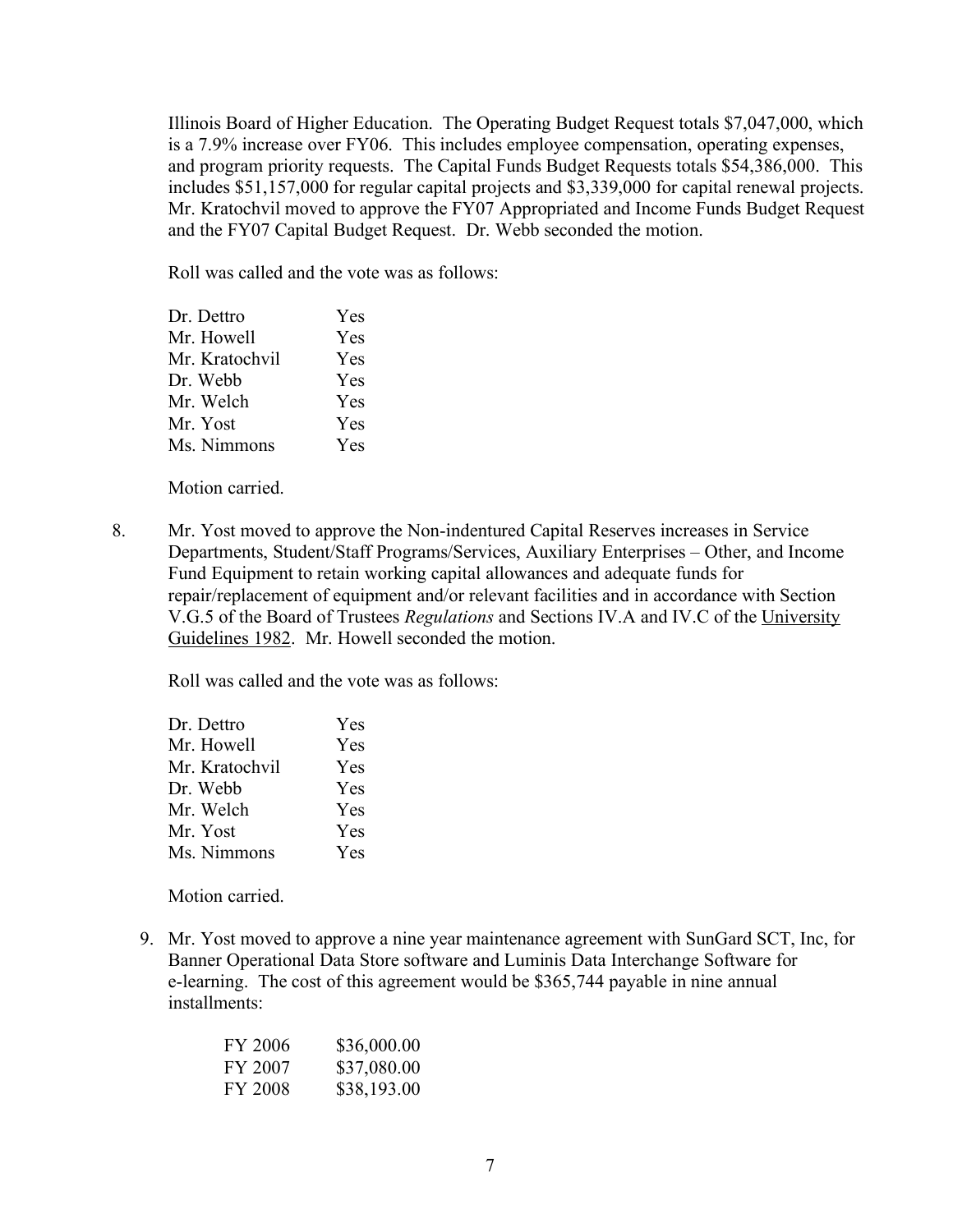| FY 2009 | \$39,339.00 |
|---------|-------------|
| FY 2010 | \$40,520.00 |
| FY 2011 | \$41,736.00 |
| FY 2012 | \$42,989.00 |
| FY 2013 | \$44,279.00 |
| FY 2014 | \$45,608.00 |

This agreement carries the same terms as other Banner software maintenance agreement, including a 3% cap on annual cost escalations for the term of the agreement. The purchase of these products and support services was anticipated and included in the Banner implementation plan, so funds to acquire these services are included in the Banner project budget. Dr. Dettro seconded the motion.

Roll was called and the vote was as follows:

| Dr. Dettro     | Yes |
|----------------|-----|
| Mr. Howell     | Yes |
| Mr. Kratochvil | Yes |
| Dr. Webb       | Yes |
| Mr. Welch      | Yes |
| Mr. Yost       | Yes |
| Ms. Nimmons    | Yes |
|                |     |

Motion carried.

10. Mr. Kratochvil moved to approve the purchase of a parking lot maintenance agreement. This agreement includes all labor and materials for repairs, maintenance and improvements to certain campus parking lots. The cost of this project is \$391,597, including 10% for contingency. The vendor is Ne-Co Asphalt, Inc. of Charleston. Dr. Webb seconded the motion.

Roll was called and the vote was as follows:

| Dr. Dettro     | Yes        |
|----------------|------------|
| Mr. Howell     | Yes        |
| Mr. Kratochvil | <b>Yes</b> |
| Dr. Webb       | <b>Yes</b> |
| Mr. Welch      | Yes        |
| Mr. Yost       | <b>Yes</b> |
| Ms. Nimmons    | Yes        |
|                |            |

Motion carried.

11. Dr. Webb moved to approve the resolution and waive the reading of the resolution. The resolution authorizes issuance of Auxiliary Facilities System Revenue Bonds.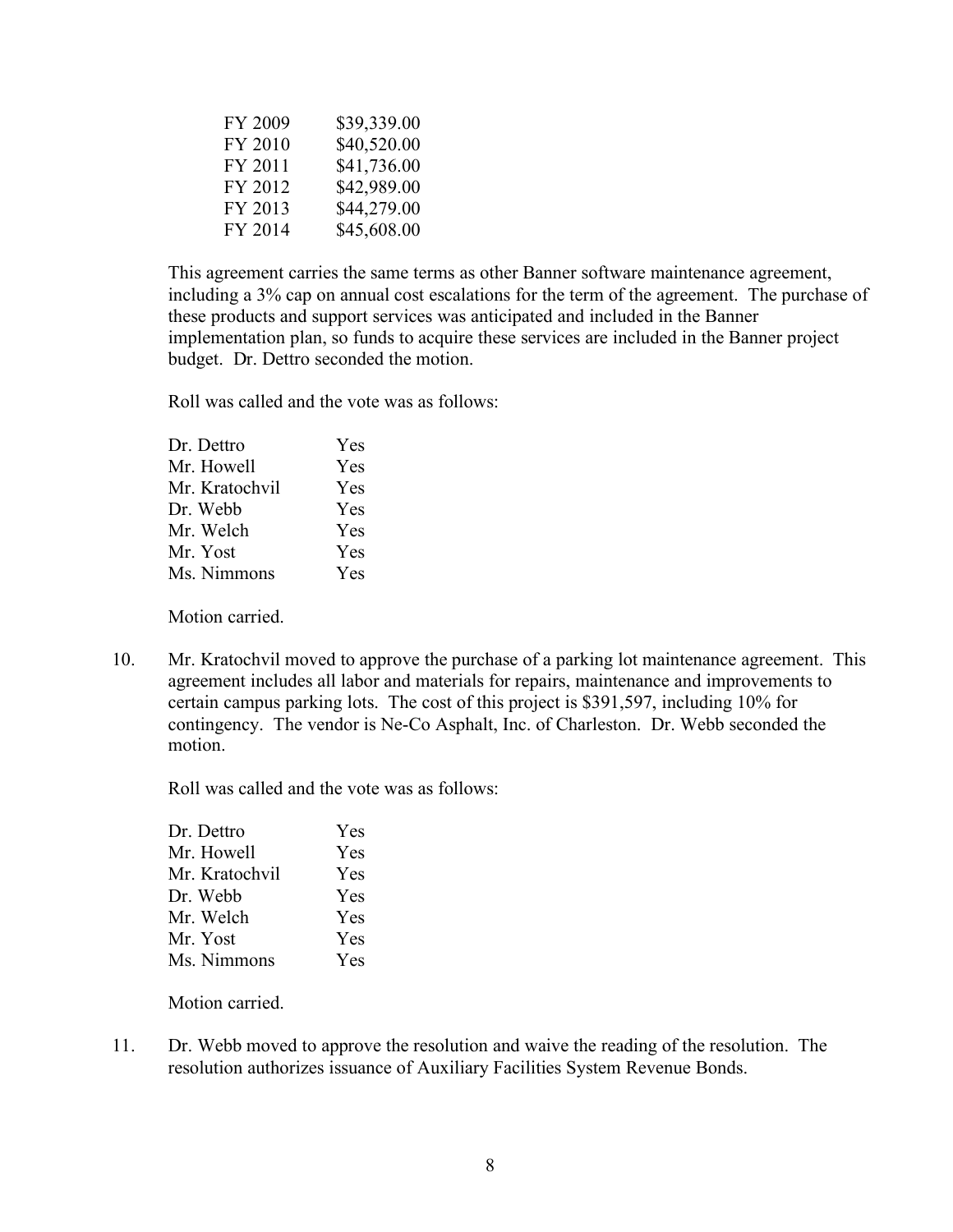#### **RESOLUTION AUTHORIZING ISSUANCE OF AUXILIARY FACILITIES SYSTEM REVENUE BONDS**

BE IT RESOLVED by the Board of Trustees of Eastern Illinois University in regular meeting assembled, that:

1. It is hereby determined to be desirable that the Board of Trustees of Eastern Illinois University (the *"Board"*) authorize the execution and delivery of its Eastern Illinois University Auxiliary Facilities System Revenue Bonds, Series 2005 (the *"Bonds"*) in order to provide funds to refund all or a portion of the Board's Eastern Illinois University Auxiliary Facilities Revenue Bonds, Series 1997, Series 1998 and Series 2000 (the *"Refunded Bonds"*) and to pay necessary issuance costs. The Refunded Bonds will be refunded for debt service savings and/or, in the case of the Series 1997 Bonds, to release moneys from the debt service reserve fund in order to fund system improvement projects. The Bonds shall be in an original principal amount not to exceed \$22,000,000 with a final maturity no later than April 1, 2026.

2. The University's current revenue bond registrar and paying agent, LaSalle Bank National Association, Chicago, Illinois, is hereby authorized to serve as Bond Registrar and Paying Agent for the Bonds.

3. The Board approves the sale of the Bonds to Edward D. Jones, L.P. and A. G. Edwards & Sons, Inc. (the *"Underwriters"*) upon the terms set forth in the Bond Purchase Agreement. The price at which such Bonds will be sold by the Board to the Underwriters, exclusive of net original issue discount or premium, will not be less than 97% of the par amount thereof and the true interest cost of borrowing for the Bonds will not exceed 5.00%. The Board approves the form of the Bond Purchase Agreement, a copy of which is on file with the Secretary of the Board for recording. The Treasurer of the Board (or other appropriate officer of the Board) is hereby authorized and directed to execute the Bond Purchase Agreement in the name of and on behalf of the Board in substantially the form presented at this meeting, or with such changes as may be approved by the officer of the Board executing the same, his/her execution thereof to constitute conclusive evidence of the Board's approval of all changes from the form thereof presented at this meeting.

4. The Board ratifies the preparation and distribution of a Preliminary Official Statement, and authorizes the preparation and distribution of an Official Statement in connection with the sale of the Bonds. The Board approves the Preliminary Official Statement, a copy of which is on file with the Secretary of the Board for recording. The Treasurer of the Board (or other appropriate officer of the Board) is hereby authorized and directed to execute the Official Statement in the name of and on behalf of the Board in substantially the form of the Preliminary Official Statement presented at this meeting, with the addition of final terms of the Bonds, and with such other changes as may be approved by the officer of the Board executing the same, his/her execution thereof to constitute conclusive evidence of the Board's approval of all changes from the Preliminary Official Statement presented at this meeting.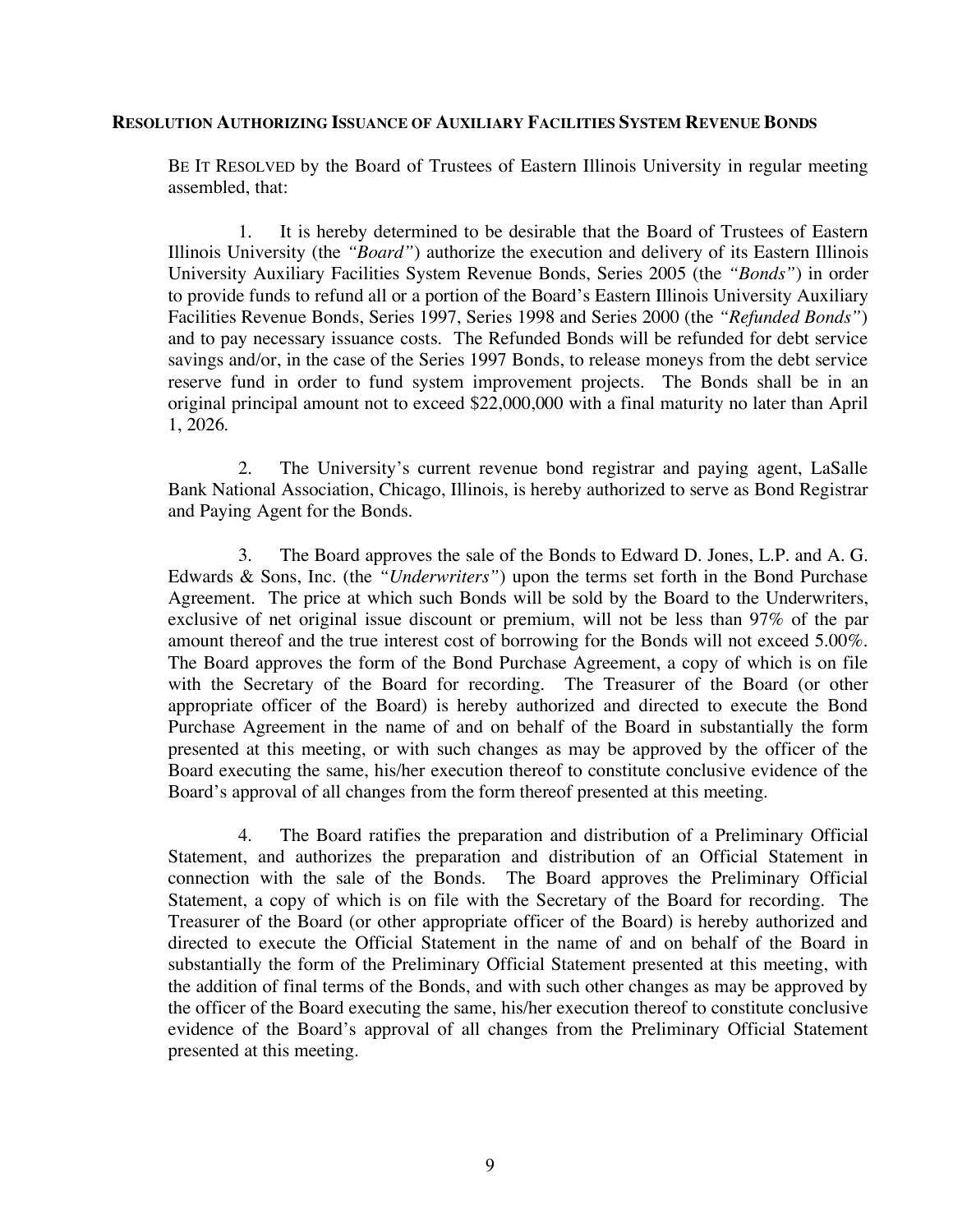5. The Board approves the forms of the Sixth Supplemental System Revenue Bond Resolution, Escrow Agreement and Continuing Disclosure Agreement. Copies of such documents are on file with the Secretary of the Board for recording. The Chairman and Secretary of the Board (or other appropriate officers of the Board) are hereby authorized and directed to execute the Sixth Supplemental System Revenue Bond Resolution, and the Treasurer (or other appropriate officer of the Board) is hereby authorized and directed to execute the Escrow Agreement and the Continuing Disclosure Agreement, each in the name of and on behalf of the Board in substantially the forms presented at this meeting, or with such changes as may be approved by the officer or officers of the Board executing the same, his/her or their execution thereof to constitute conclusive evidence of the Board's approval of all changes from the forms thereof presented at this meeting.

6. The Board approves the purchase of bond insurance for the Bonds by the Underwriters, if deemed economically beneficial by the Treasurer of the Board following consultation with the Financial Advisor and the Underwriters. The Board agrees to comply with such terms and provisions of the bond insurance as are approved by the Treasurer of the Board.

7. The members, officers, agents and employees of the Board are hereby authorized and directed to do all such acts and to execute all such documents as may be necessary to carry out and comply with the provisions of this resolution and with the actions of the members, officers, agents, and employees of the Board which are in conformity with the intent and purposes of this resolution, whether heretofore or hereafter taken or done, which actions shall be and are ratified, confirmed and approved.

Mr. Yost seconded the motion.

Roll was called and the vote was as follows:

| Dr. Dettro     | Yes        |
|----------------|------------|
| Mr. Howell     | Yes        |
| Mr. Kratochvil | Yes        |
| Dr. Webb       | <b>Yes</b> |
| Mr. Welch      | <b>Yes</b> |
| Mr. Yost       | Yes        |
| Ms. Nimmons    | Yes        |

Motion carried.

12. Mr. Kratochvil moved to accept the two amendments to the Campus Master Plan.

Amendment request 05-01, to add a clock tower-carillon south of Booth Library was received in November, 2004. The DAT Committee recommended adoption of the amendment on December 16, 2004.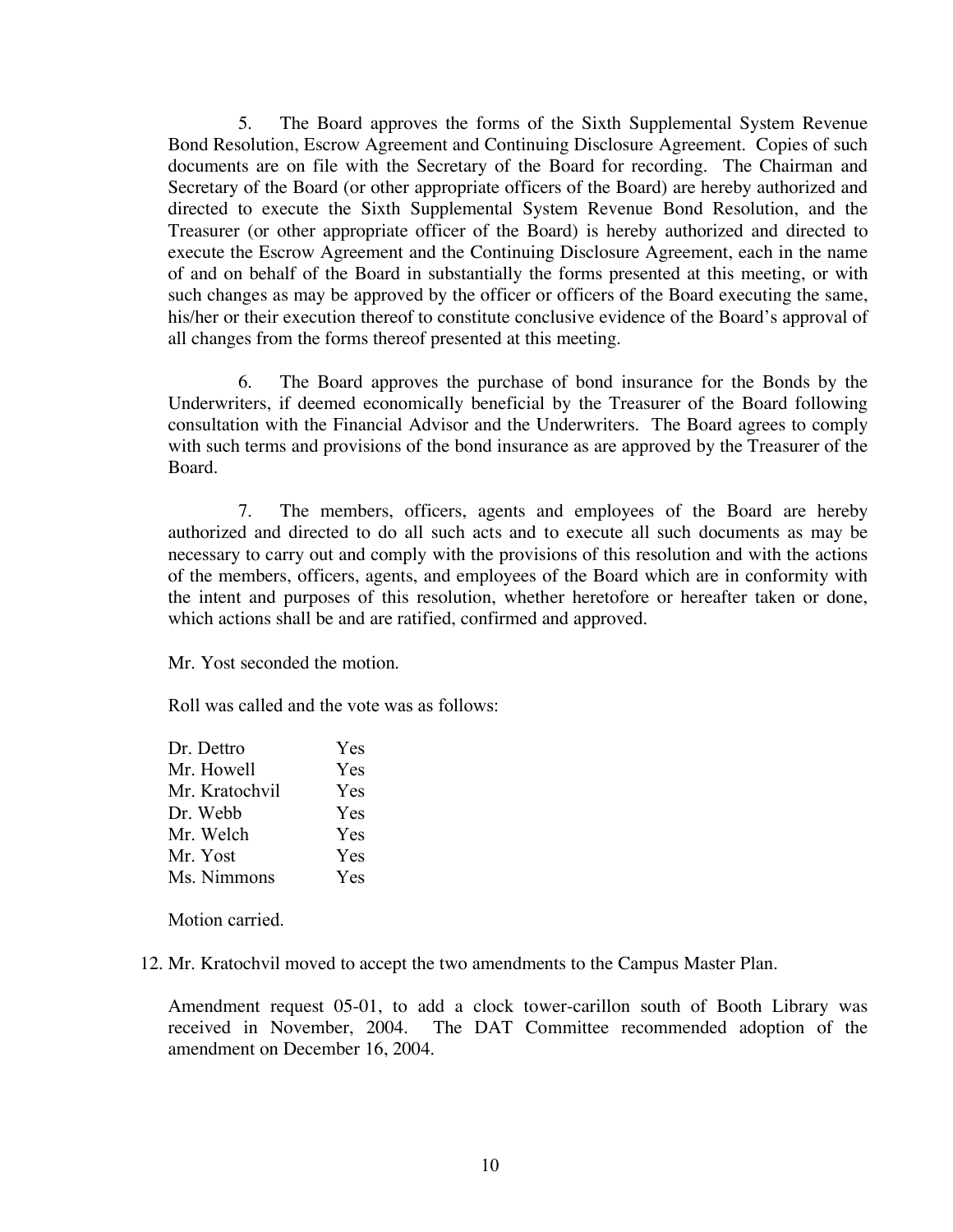Amendment request 05-02 was received in March, 2005. It proposed relocating the new Textbook Library Building from east of Ninth Street to south of Greek Court Building #7 on Edgar Drive, east of Carman Hall. The DAT Committee recommended adoption of the amendment on April 19, 2005.

Mr. Welch seconded the motion.

Roll was called and the vote was as follows:

| Dr. Dettro     | Yes        |
|----------------|------------|
| Mr. Howell     | Yes        |
| Mr. Kratochvil | Yes        |
| Dr. Webb       | <b>Yes</b> |
| Mr. Welch      | <b>Yes</b> |
| Mr. Yost       | <b>Yes</b> |
| Ms. Nimmons    | Yes        |
|                |            |

Motion carried.

### **Information Items**

Summary of Purchase \$100,000-\$249,999 –

| Vendor           | Type of Purchase                                                                                   | <b>Bids</b> | Amount       |
|------------------|----------------------------------------------------------------------------------------------------|-------------|--------------|
| Zones, Inc.      | AV equipment and installation<br>in various classrooms and<br>auditoriums.                         | 9           | \$198,346.25 |
| SunGard SCT Inc. | Consulting services to aid in<br>the development of data marts<br>connected to the Banner systems. | $1*$        | \$170,000.00 |
| SunGard SCT Inc. | Banner Operational Data Store and<br>and Luminis Data Interchange                                  | 1*          | \$200,000.00 |

\* SunGard SCT Inc. is the sole source due to the fact that the University is using other versions of comparable software from SunGard SCT. Funds for acquiring these products are included in the Banner implementation project budget.

Legislative Update – Dr. Jill Nilsen reported that the general assembly completed its work on May 31, 2005. She gave an update on the status of the numerous bills that Eastern is tracking.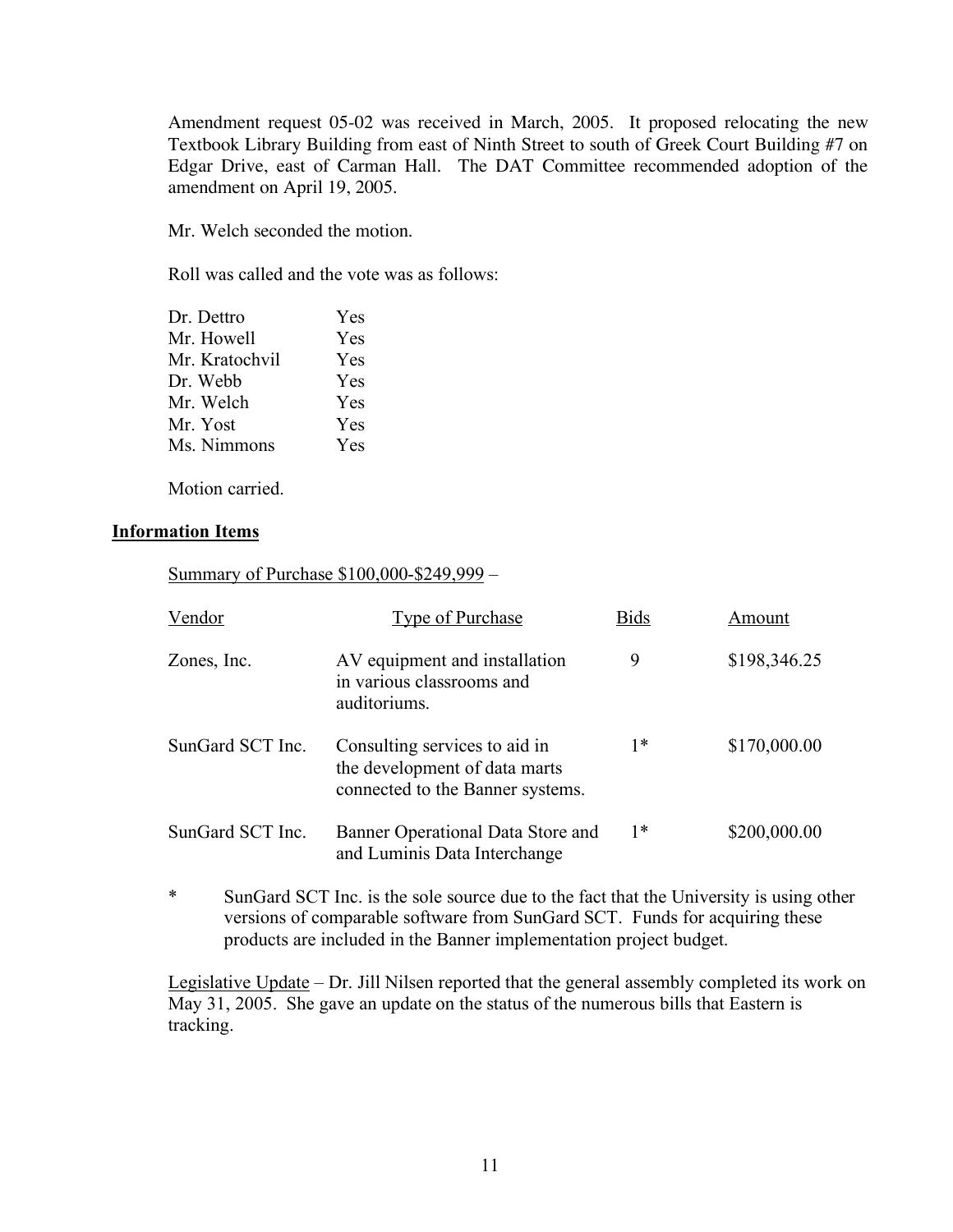### **Report from the University President**

President Hencken reported that at the next Board of Trustees meeting, September 16, 2005, there will be a reunion of former Board members. Dr. Dan Nadler will begin as Vice-President for Student Affairs on August 1, 2005. He also publicly complimented Ms. Lynette Drake for the excellent job she has done as Acting Vice President for Student Affairs. The new board member, who will replace Dr. Nate Anderson, will be William O'Rourke, who is a 1974 graduate of Eastern Illinois University. President Hencken also recommended that the Board approve the process of reviewing the University's mission statement.

Mr. Welch moved to approve the review of the University's mission statement. Mr. Yost seconded the motion.

Roll was called and the vote was as follows:

| Yes |
|-----|
|     |
| Yes |
| Yes |
| Yes |
| Yes |
| Yes |
|     |

Motion carried.

President Hencken then introduced Dr. Jeff Cross, who gave a presentation concerning Title III. Eastern Illinois University has received a Title III planning grant for the 2004-2005 federal fiscal year. Eastern also received a Title III planning grant for the activities to progress during the succeeding fiscal year. Title III of the Higher Education Act is administered by the United States Department of Education Office of Post-Secondary Education. Eligible institutions may receive planning funds, and/or institutional development funds to expand the institution's capacity to serve at-risk, under-served, and disadvantaged students. A Title III planning committee was appointed earlier this year and a consultant retained to facilitate working through existing planning documents and reports to identify possible Title III institutional development proposals. The planning committee developed an initial concept for a draft plan proposal, that would focus on a comprehensive, university wide student success center that would serve all students, especially atrisk students. Over the summer, a second draft will be prepared, with the intention of using that plan to apply for a Title III development grant in the spring of 2006.

# **Report from the Board Chair**

Ms. Julie Nimmons thanked Leo Welch for attending the IBHE meetings and for bringing information back to the Board members. Ms. Nimmons thanked Dr. Jill Nilsen, her staff, and President Hencken for all of their hard work in the preparation and planning of the Board Retreat. Ms. Nimmons thanked the President's Council for giving up their Sunday evening and Monday morning to meet with the Board members for dinner and meetings. As an outcome of the Board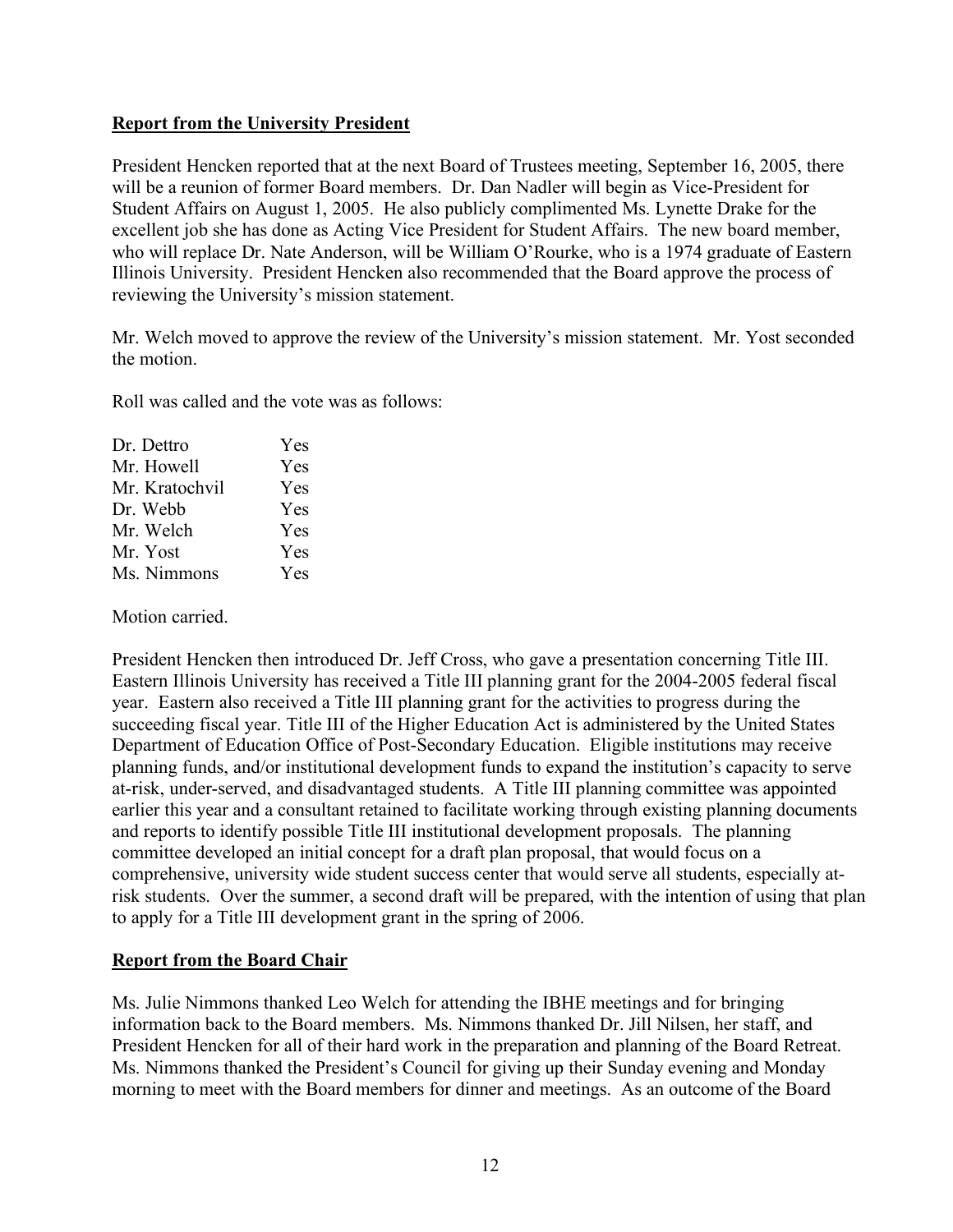Retreat, a new committee will be established, Academic and Student Affairs Committee, which will consist of Mr. Welch and the new student member, Mr. Berger.

Ms. Nimmons read a commendation for Dr. Roger Dettro:

# **Commendation Presented to Dr. Roger Dettro**

WHEREAS, Dr. Roger Dettro was appointed by Governor George Ryan to Eastern Illinois University's Board of Trustees in 1999, and performed with distinction during his six-year tenure; and

WHEREAS, Dr. Dettro's ties to Eastern Illinois University go back many years, to when, in the early 1950s, he studied for and earned his bachelor's degree in physical education from the institution; and

WHEREAS, Dr. Dettro was remembered for his athletic prowess -- both on the basketball court and on the track -- by being elected to Eastern Illinois University's Athletic Hall of Fame; and

WHEREAS, he continued to forge ties with the University by serving as president of both the EIU Foundation and the EIU Panther Club, from which, in 1983, he received the Glen Hesler Award, the organization's highest honor; and

WHEREAS, in 1995, he was named a member of the "Centennial 100," a collection of individuals who most influenced the University during its first century; and

WHEREAS, Dr. Dettro has used his appointment to the Board of Trustees as a way in which to continue to serve his alma mater, faithfully representing the students, staff and faculty of Eastern Illinois University; and

WHEREAS, Dr. Dettro played a vital role in the progress of Eastern Illinois University, which, during his tenure, included the renovation and expansion of Booth Library, the expansion of the Tarble Arts Center, the construction of the Human Services Building, and renovation work on both the Doudna Fine Arts Center and Blair Hall; and

WHEREAS, he selflessly gave of his time and energy, remaining accessible and available to his University constituents; and

WHEREAS, Eastern's Board of Trustees will greatly miss Dr. Dettro's presence and his unwavering support of the University, as well as his leadership, his knowledge and his friendship, and will hold him to his promise to remain "active in supportive roles at EIU."

NOW, THEREFORE, BE IT RESOLVED THAT the members of the Eastern Illinois University Board of Trustees, along with the University's administration, faculty and staff, do hereby express their utmost gratitude to Dr. Roger Dettro for his dedicated service to higher education, Eastern